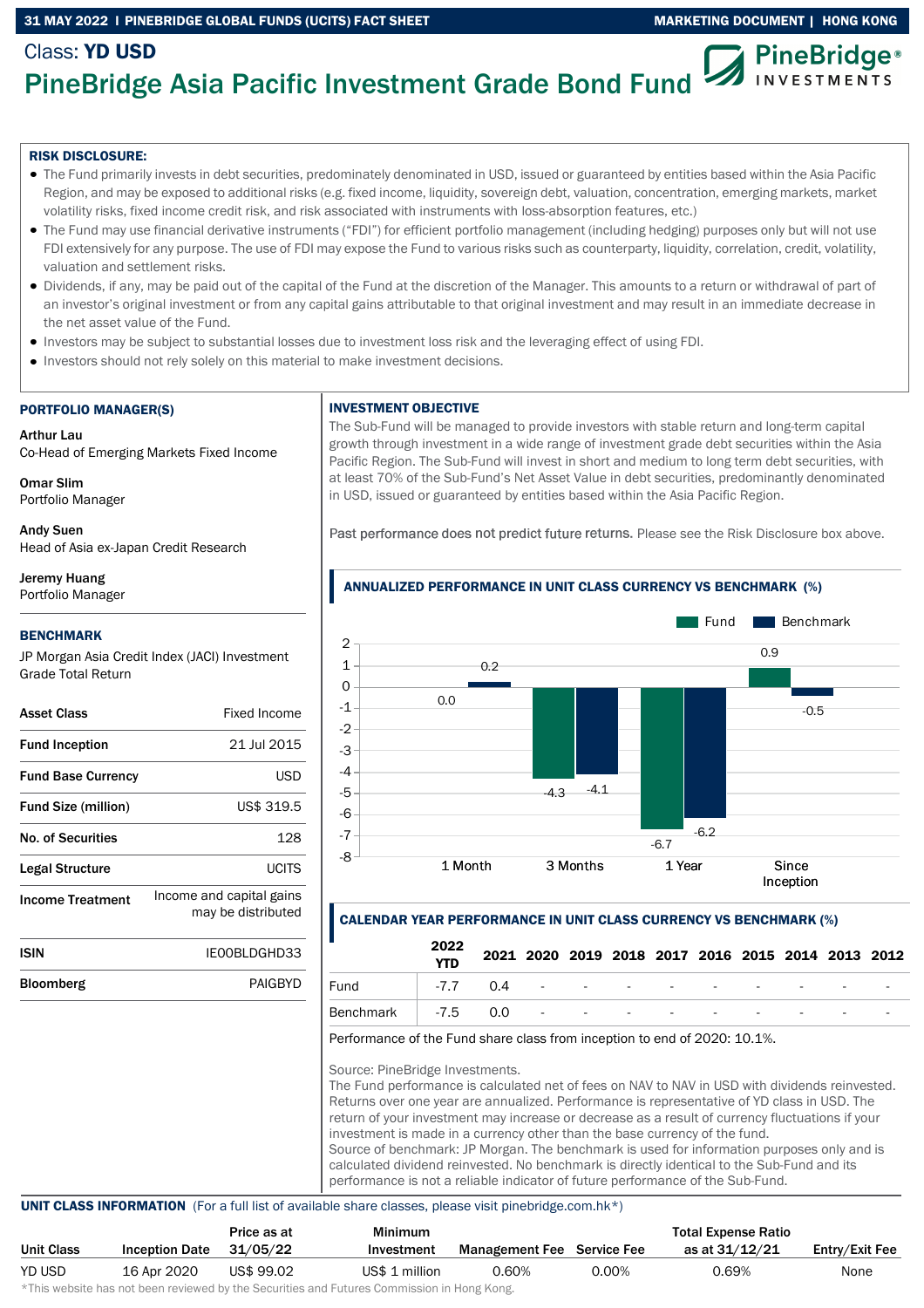#### 31 MAY 2022 I PINEBRIDGE GLOBAL FUNDS (UCITS) FACT SHEET MARKETING MARKETING DOCUMENT | HONG KONG

# Class: YD USD

# PineBridge Asia Pacific Investment Grade Bond Fund

# SECTOR BREAKDOWN (%)

|                    | <b>FUND</b> | <b>BENCHMARK</b> |
|--------------------|-------------|------------------|
| Financial          | 47.9        | 27.4             |
| Quasi-Sov          | 23.4        | 25.9             |
| Sovereign          | 6.5         | 14.7             |
| <b>Real Estate</b> | 6.3         | 5.6              |
| Diversified        | 3.7         | 1.5              |
| Industrial         | 3.2         | 4.6              |
| <b>TMT</b>         | 2.4         | 6.6              |
| Oil & Gas          | 1.9         | 4.7              |
| Other              | 1.5         | 9.0              |
| Cash               | 3.2         | 0.0              |

# TOP TEN HOLDINGS (%)

|                                    | <b>FUND</b> |
|------------------------------------|-------------|
| 2.194% MITSUI & CO 19/Jan/2027     | 2.1         |
| 3.3% DBS GROUP HLDGS PERPETUAL     | 2.0         |
| 3.379% HANWHA LIFE INS 04/Feb/2032 | 2.0         |
| 3.5% CDBL FUNDING 1 24/0ct/2027    | 1.9         |
| 2.8% INDIAN RAIL FIN 10/Feb/2031   | 1.9         |
| 5.125% SCENTRE TRUST 2 24/Sep/2080 | 1.8         |
| 6.75% AUST & NZ BK/UK PERPETUAL    | 1.7         |
| 4.1% ASAHI MUTUAL LIF PERPETUAL    | 1.7         |
| 2.25% EX-IM BK OF IN 13/Jan/2031   | 1.7         |
| 2.4% AIRPORT AUTH HK PERPETUAL     | 1.6         |

### FUND ANALYSIS

|                          | 1 YEAR |
|--------------------------|--------|
| <b>Information Ratio</b> | $-0.4$ |
| Tracking Error (%)       | 1.4    |
| Standard Deviation (%)   | 3.3    |
| <b>Beta</b>              | 0.8    |
| R Squared (%)            | 874    |

# GEOGRAPHICAL BREAKDOWN (%)

|             | <b>FUND</b> | <b>BENCHMARK</b> |
|-------------|-------------|------------------|
| China       | 27.6        | 47.0             |
| South Korea | 14.2        | 11.4             |
| Japan       | 12.8        | 0.0              |
| India       | 9.3         | 5.1              |
| Indonesia   | 8.7         | 12.4             |
| Australia   | 7.4         | 0.0              |
| Singapore   | 6.3         | 4.6              |
| Hong Kong   | 5.1         | 8.2              |
| Other       | 5.4         | 11.5             |
| Cash        | 3.2         | 0.0              |

# CREDIT RATING (%)

|                 | <b>FUND</b> | <b>BENCHMARK</b> |
|-----------------|-------------|------------------|
| Aaa             | 4.0         | 1.1              |
| $\overline{Aa}$ | 4.4         | 10.3             |
| A               | 34.2        | 38.5             |
| Baa             | 57.4        | 49.6             |
| <b>NR</b>       | 0.0         | 0.6              |

# PORTFOLIO CHARACTERISTICS

| Avg Coupon (%)              | 3.4     |
|-----------------------------|---------|
| Avg Yield to Maturity (%)   | 4.8     |
| <b>Average Duration Yrs</b> | 5.4     |
| Avg Credit Rating           | A3/Baa1 |

#### **GLOSSARY**

Reflects sensitivity of the fund's returns to that of benchmark returns. A beta of 1.05 suggests that the fund could perform 5% better than the benchmark in up market and 5% worse in down market, assuming all other factors remain constant.

Exit Fee: Fee charged to investors when they redeem unit from a fund.

Information Ratio: Measures the funds returns above the benchmark returns relative to the risk (volatility) of the excess returns. It is a measure that identifies the consistency of the manager to outperform the benchmark.

Initial Fee: Fee charged to investors when they purchase units in a fund.

Management Fee: Percentage of the fund's assets that unitholders pay annually as remuneration to the investment adviser for managing the fund.

R Squared: Reflects the proportion of fund performance explained by changes in the benchmark. A high R-squared indicates the fund's performance has been in line with the benchmark. A low R-squared indicates the fund's performance has not been in line with the benchmark.

Service Fee: Percentage of fund's assets that retail unitholders pay annually for distribution services.

Total Expense Ratio (TER): Estimated percentage (annualized) of fund assets used to pay for management fees and operating expenses, including service fees (if any) incurred by the fund. Fund expenses are reflected in the NAV. When calculating the TER, PineBridge has used the amount of expenses that it has received or estimated in its capacity as the Fund's Manager. Please note that the expense ratio includes variable expenses that are based on a number of factors including fund size, transactions, and other expenses. No assurance can be given that the TER will be realized over any future given period.

Tracking Error: Reflects the degree of variability of fund returns in relation to the benchmark. The lower the number the closer the fund's historic performance is to the benchmark.



**PineBridge**® **INVESTMENTS**